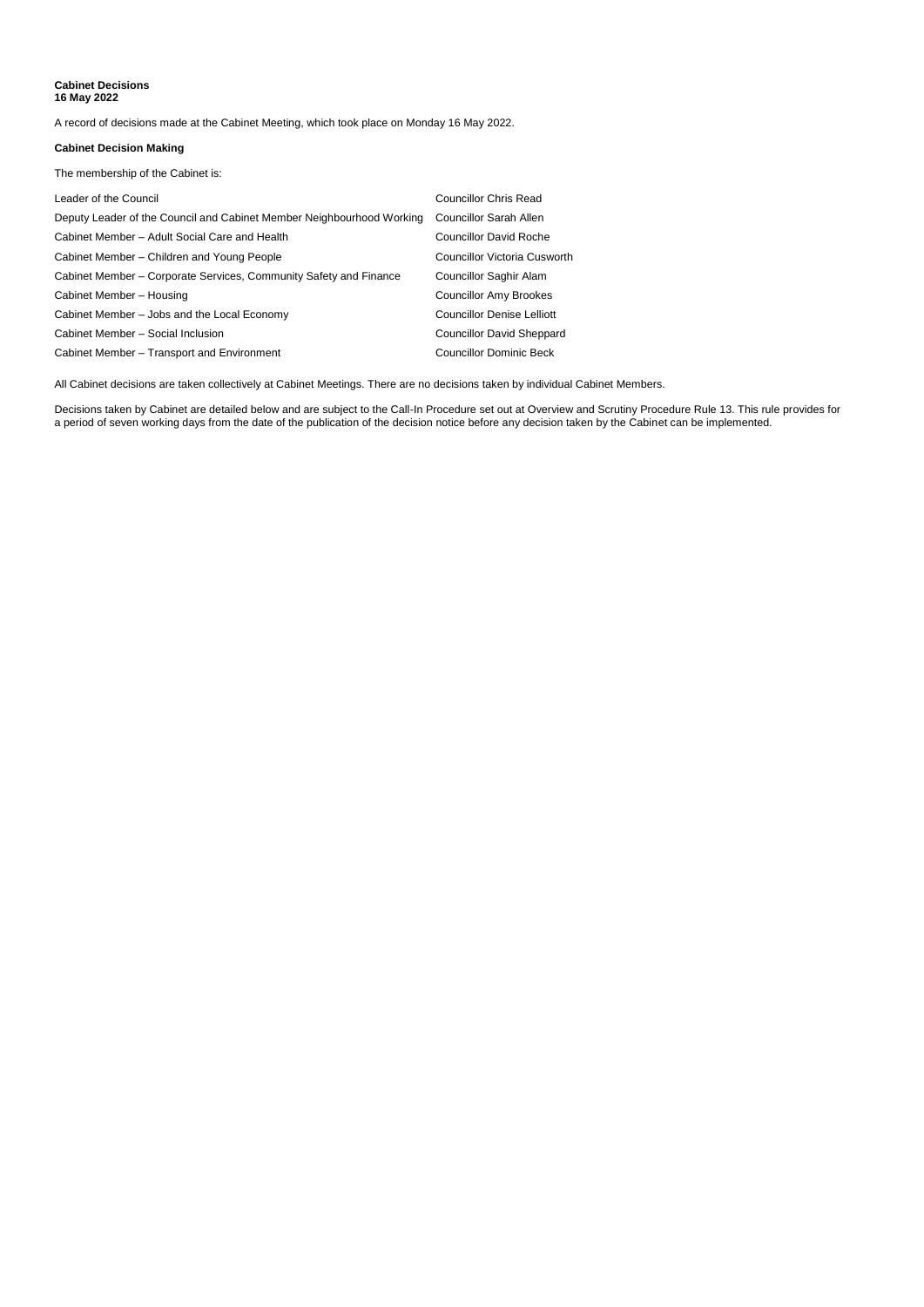## **CABINET DECISIONS TAKEN ON 16 May 2022**

| <b>Report Title</b>                                               | <b>Portfolio</b>            | <b>Directorate</b>                          | <b>Contact Officer</b>         | Decision /<br><b>Recommendations</b><br>agreed                                                                                                                                                                                                                                                                                                                                                                                                                                                                                                                                                                                                                         | <b>Alternative</b><br><b>Options</b><br><b>Considered</b>                 | <b>Conflict of</b><br><b>Interest</b><br><b>Recorded</b> | <b>Dispensations</b><br><b>Granted</b> | <b>Action Date</b> |
|-------------------------------------------------------------------|-----------------------------|---------------------------------------------|--------------------------------|------------------------------------------------------------------------------------------------------------------------------------------------------------------------------------------------------------------------------------------------------------------------------------------------------------------------------------------------------------------------------------------------------------------------------------------------------------------------------------------------------------------------------------------------------------------------------------------------------------------------------------------------------------------------|---------------------------------------------------------------------------|----------------------------------------------------------|----------------------------------------|--------------------|
| Public Health,<br><b>Healthy Lifestyle</b><br>Services<br>Pathway | <b>Adult Social</b><br>Care | Adult Care,<br>Housing and<br>Public Health | Ian Spicer, SD<br><b>ACHPH</b> | That Cabinet:<br>Agree to the<br>1.<br>proposed model, with<br>NHS health checks<br>being a key gateway into<br>the healthy lifestyle<br>services, and both<br>services operating within<br>a broader partnership<br>pathway.<br>2.<br>Agree that a<br>direct award is made to<br><b>Connect Healthcare CIC</b><br>for local GPs to deliver<br>the NHS health checks<br>programme for one five-<br>year cycle from 1 July<br>2022 to 30 June 2027,<br>with the provision to<br>extend the contract for a<br>further five years to<br>allow for another cycle<br>of the NHS health check<br>programme.<br>3.<br>Agree to<br>recommission healthy<br>lifestyle behaviour | <b>Report - Public</b><br>Health, Healthy<br>Lifestyle<br><b>Services</b> | None.                                                    | N/A                                    | 27/05/22           |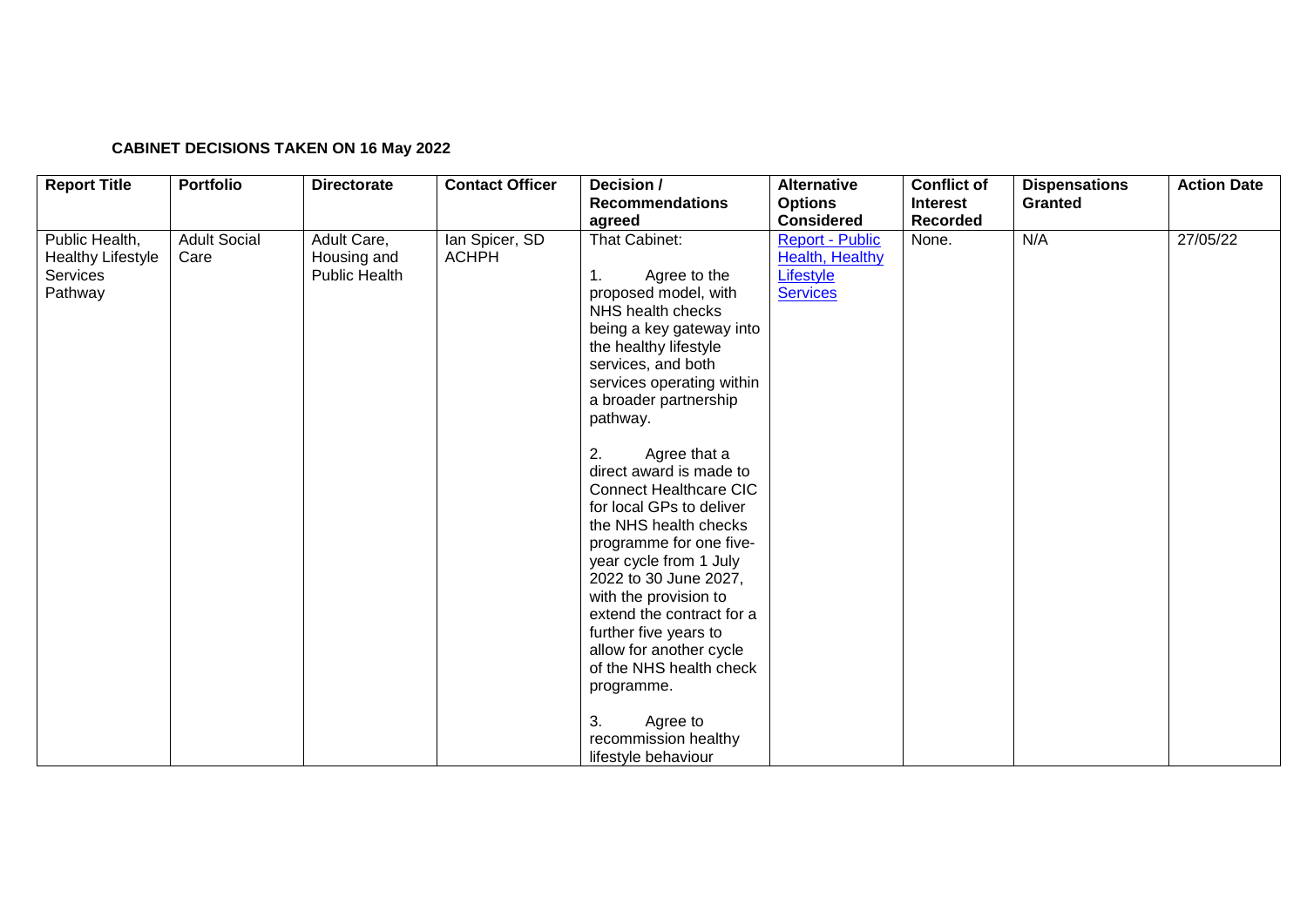| <b>Report Title</b> | <b>Portfolio</b> | <b>Directorate</b> | <b>Contact Officer</b> | Decision /                                | <b>Alternative</b> | <b>Conflict of</b> | <b>Dispensations</b> | <b>Action Date</b> |
|---------------------|------------------|--------------------|------------------------|-------------------------------------------|--------------------|--------------------|----------------------|--------------------|
|                     |                  |                    |                        | <b>Recommendations</b>                    | <b>Options</b>     | <b>Interest</b>    | <b>Granted</b>       |                    |
|                     |                  |                    |                        | agreed                                    | <b>Considered</b>  | <b>Recorded</b>    |                      |                    |
|                     |                  |                    |                        | change services by                        |                    |                    |                      |                    |
|                     |                  |                    |                        | competitive                               |                    |                    |                      |                    |
|                     |                  |                    |                        | procurement, comprising                   |                    |                    |                      |                    |
|                     |                  |                    |                        | services to support                       |                    |                    |                      |                    |
|                     |                  |                    |                        | stopping smoking,                         |                    |                    |                      |                    |
|                     |                  |                    |                        | weight management and                     |                    |                    |                      |                    |
|                     |                  |                    |                        | improve access to                         |                    |                    |                      |                    |
|                     |                  |                    |                        | exercise.                                 |                    |                    |                      |                    |
|                     |                  |                    |                        |                                           |                    |                    |                      |                    |
|                     |                  |                    |                        | 4.<br>Agree that the                      |                    |                    |                      |                    |
|                     |                  |                    |                        | alcohol screening                         |                    |                    |                      |                    |
|                     |                  |                    |                        | component included<br>within the previous |                    |                    |                      |                    |
|                     |                  |                    |                        | integrated healthy                        |                    |                    |                      |                    |
|                     |                  |                    |                        | lifestyle services model                  |                    |                    |                      |                    |
|                     |                  |                    |                        | forms part of the alcohol                 |                    |                    |                      |                    |
|                     |                  |                    |                        | pathway and is                            |                    |                    |                      |                    |
|                     |                  |                    |                        | recommissioned as part                    |                    |                    |                      |                    |
|                     |                  |                    |                        | of the services                           |                    |                    |                      |                    |
|                     |                  |                    |                        | described in the Cabinet                  |                    |                    |                      |                    |
|                     |                  |                    |                        | paper of November                         |                    |                    |                      |                    |
|                     |                  |                    |                        | 2021.                                     |                    |                    |                      |                    |
|                     |                  |                    |                        |                                           |                    |                    |                      |                    |
|                     |                  |                    |                        | 5.<br>Note the                            |                    |                    |                      |                    |
|                     |                  |                    |                        | variation of the contract                 |                    |                    |                      |                    |
|                     |                  |                    |                        | with Parkwood                             |                    |                    |                      |                    |
|                     |                  |                    |                        | Healthcare Limited with                   |                    |                    |                      |                    |
|                     |                  |                    |                        | a continuation of up to a                 |                    |                    |                      |                    |
|                     |                  |                    |                        | maximum of twelve                         |                    |                    |                      |                    |
|                     |                  |                    |                        | months to 31st March                      |                    |                    |                      |                    |
|                     |                  |                    |                        | 2024 (in 2 x 6- month                     |                    |                    |                      |                    |
|                     |                  |                    |                        | blocks.) The aim is to                    |                    |                    |                      |                    |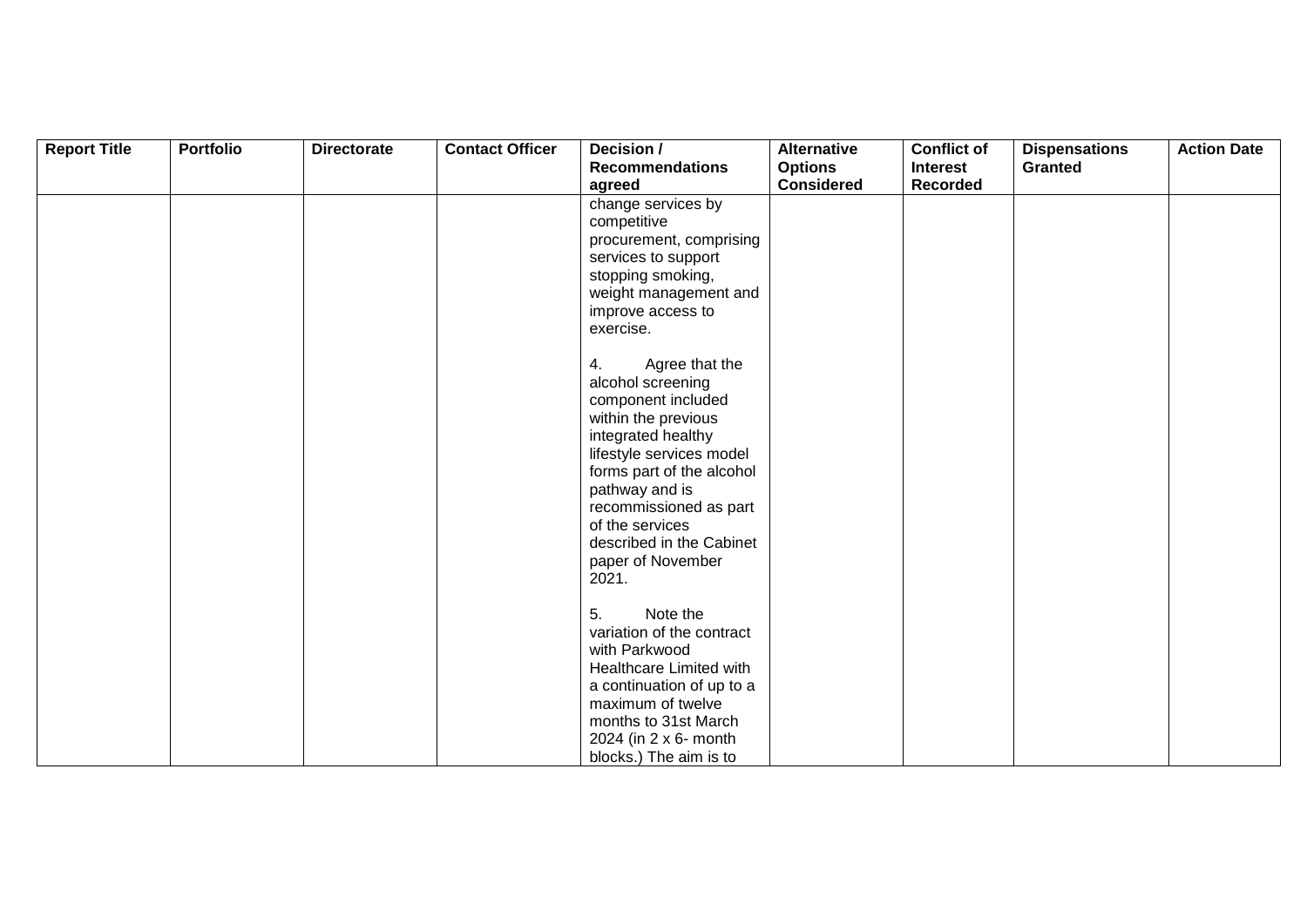| <b>Report Title</b>                                                                                        | <b>Portfolio</b>              | <b>Directorate</b>                                | <b>Contact Officer</b>                               | Decision /<br><b>Recommendations</b>                                                                                                                                                                                                                                                                                                                | <b>Alternative</b><br><b>Options</b>                                                                                             | <b>Conflict of</b><br><b>Interest</b> | <b>Dispensations</b><br><b>Granted</b> | <b>Action Date</b> |
|------------------------------------------------------------------------------------------------------------|-------------------------------|---------------------------------------------------|------------------------------------------------------|-----------------------------------------------------------------------------------------------------------------------------------------------------------------------------------------------------------------------------------------------------------------------------------------------------------------------------------------------------|----------------------------------------------------------------------------------------------------------------------------------|---------------------------------------|----------------------------------------|--------------------|
|                                                                                                            |                               |                                                   |                                                      | agreed<br>complete the<br>procurement for a new<br>contract by 1st October<br>2023, but with an option<br>to extend if required.                                                                                                                                                                                                                    | <b>Considered</b>                                                                                                                | Recorded                              |                                        |                    |
| Cabinet<br>Response To<br>The Outcomes<br>From The Sub-<br>Group On Post<br><b>CSE Support</b><br>Services | Children and<br>Young People  | Children and<br>Young People's<br><b>Services</b> | Suzie Joyner, SD<br><b>CYPS</b>                      | That Cabinet approve<br>the response to the<br>recommendations, as<br>detailed in Appendix 1,<br>and note the report.                                                                                                                                                                                                                               | <b>Report - Cabinet</b><br>Response to the<br>outcomes from<br>the Sub-Group<br>on Post CSE<br><b>Support</b><br><b>Services</b> | None.                                 | N/A                                    | 27/05/22           |
| Town Deal And<br>Levelling Up<br>Fund: Update<br>And<br>Implementation                                     | Jobs and the<br>Local Economy | Regeneration<br>and<br>Environment                | Paul Woodcock,<br>SD Regeneration<br>and Environment | That Cabinet:<br>$\mathbf{1}$ .<br>Note the<br>successful outcomes of<br>Rotherham's Towns<br>Fund and Levelling Up<br>Fund Round 1 bids and<br>the positive progress<br>made to date.<br>2.<br>Note the<br>submission of a further<br>Levelling Up Fund bid,<br>by 6 July 2022, following<br>the announcement of a<br>Round 2 on 23 March<br>2022. | <b>Report - Town</b><br>Deal and<br>Levelling Up<br><b>Fund: Update</b><br>and<br>Implementation                                 | None.                                 | N/A                                    | 27/05/22           |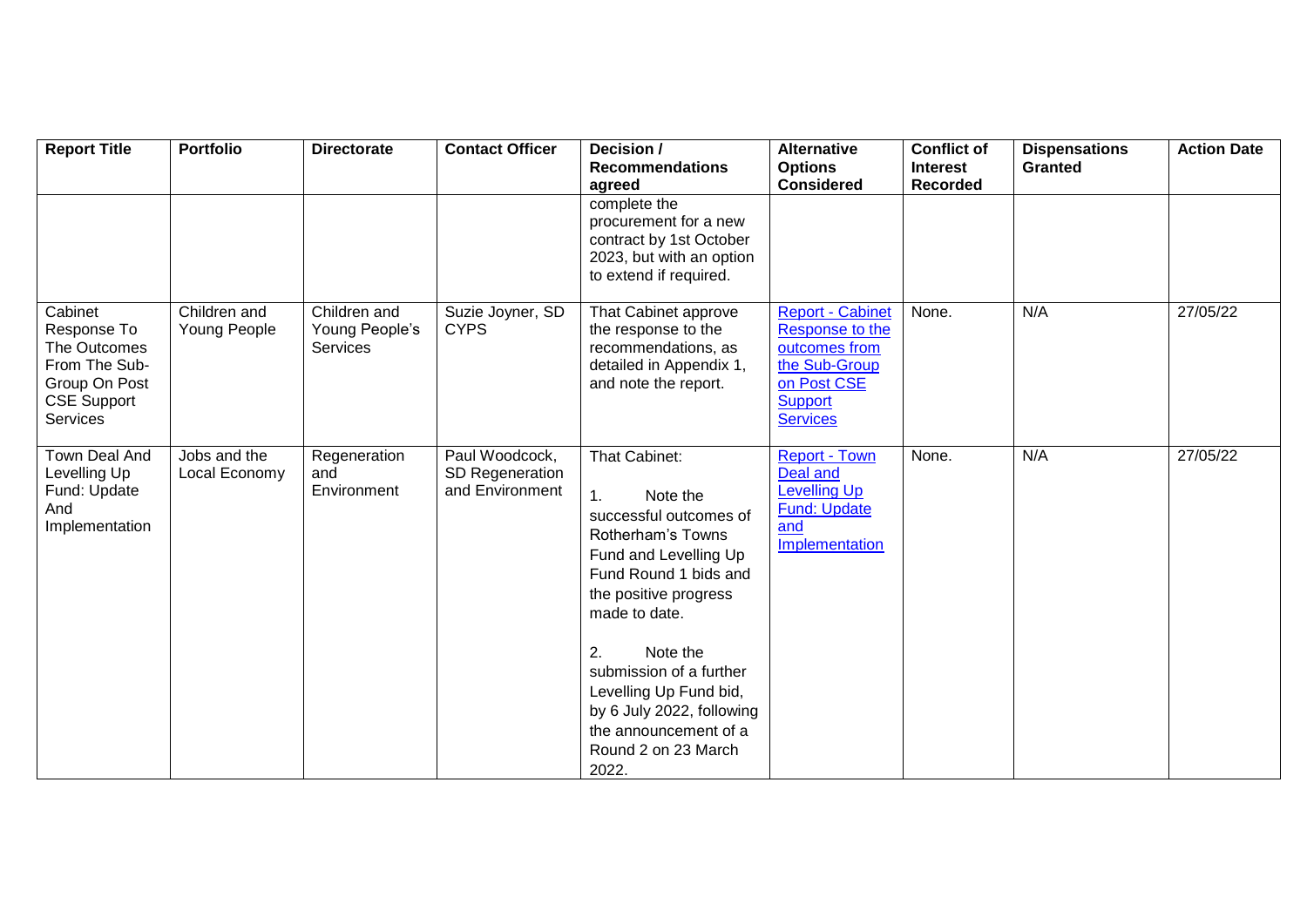| <b>Report Title</b> | Portfolio | <b>Directorate</b> | <b>Contact Officer</b> | Decision /               | <b>Alternative</b> | <b>Conflict of</b> | <b>Dispensations</b> | <b>Action Date</b> |
|---------------------|-----------|--------------------|------------------------|--------------------------|--------------------|--------------------|----------------------|--------------------|
|                     |           |                    |                        | <b>Recommendations</b>   | <b>Options</b>     | <b>Interest</b>    | Granted              |                    |
|                     |           |                    |                        | agreed                   | <b>Considered</b>  | <b>Recorded</b>    |                      |                    |
|                     |           |                    |                        |                          |                    |                    |                      |                    |
|                     |           |                    |                        | Agree to the<br>3.       |                    |                    |                      |                    |
|                     |           |                    |                        | implementation of all    |                    |                    |                      |                    |
|                     |           |                    |                        | projects within the Town |                    |                    |                      |                    |
|                     |           |                    |                        | Deal and Levelling Up    |                    |                    |                      |                    |
|                     |           |                    |                        | Fund programmes as       |                    |                    |                      |                    |
|                     |           |                    |                        | summarised in Appendix   |                    |                    |                      |                    |
|                     |           |                    |                        | 1, to be detailed in     |                    |                    |                      |                    |
|                     |           |                    |                        | forthcoming project      |                    |                    |                      |                    |
|                     |           |                    |                        | specific Full Business   |                    |                    |                      |                    |
|                     |           |                    |                        | Cases.                   |                    |                    |                      |                    |
|                     |           |                    |                        |                          |                    |                    |                      |                    |
|                     |           |                    |                        | 4.<br>Note the           |                    |                    |                      |                    |
|                     |           |                    |                        | implementation of        |                    |                    |                      |                    |
|                     |           |                    |                        | projects will be subject |                    |                    |                      |                    |
|                     |           |                    |                        | to the Council's         |                    |                    |                      |                    |
|                     |           |                    |                        | assurance framework      |                    |                    |                      |                    |
|                     |           |                    |                        | and with Full Business   |                    |                    |                      |                    |
|                     |           |                    |                        | Cases approved by the    |                    |                    |                      |                    |
|                     |           |                    |                        | Strategic Director of    |                    |                    |                      |                    |
|                     |           |                    |                        | Regeneration and         |                    |                    |                      |                    |
|                     |           |                    |                        | Environment in           |                    |                    |                      |                    |
|                     |           |                    |                        | consultation with the    |                    |                    |                      |                    |
|                     |           |                    |                        | Council's S151 Officer   |                    |                    |                      |                    |
|                     |           |                    |                        | and the Cabinet Member   |                    |                    |                      |                    |
|                     |           |                    |                        | for Jobs and the Local   |                    |                    |                      |                    |
|                     |           |                    |                        | Economy.                 |                    |                    |                      |                    |
|                     |           |                    |                        |                          |                    |                    |                      |                    |
|                     |           |                    |                        | 5.<br>That progress of   |                    |                    |                      |                    |
|                     |           |                    |                        | the Town Deal and        |                    |                    |                      |                    |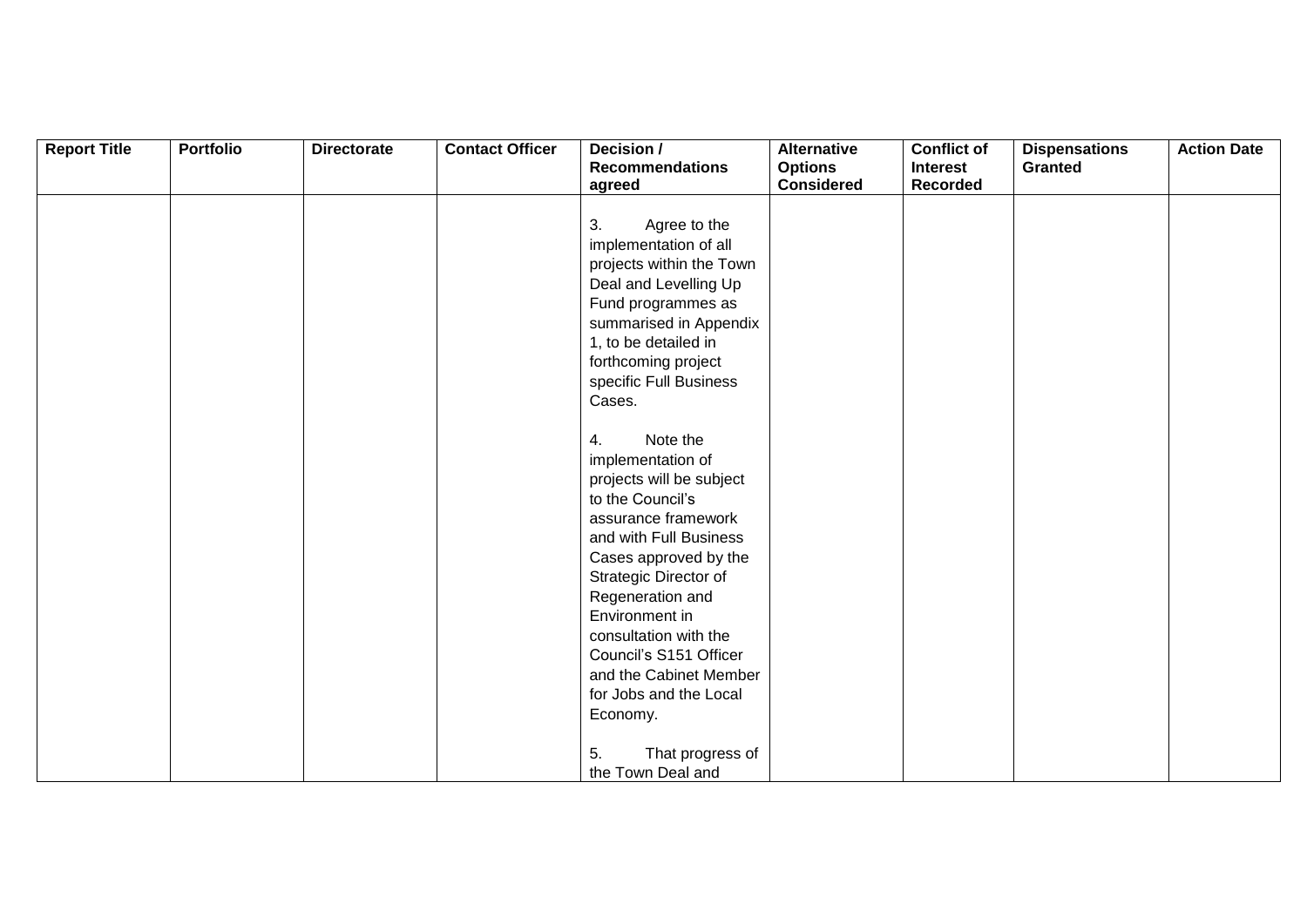| <b>Report Title</b>       | <b>Portfolio</b> | <b>Directorate</b>                                 | <b>Contact Officer</b>                           | Decision /<br><b>Recommendations</b><br>agreed                                                                                                                                                                                                                                                                                                                                                                                                                                                                                                                                                               | <b>Alternative</b><br><b>Options</b><br><b>Considered</b> | <b>Conflict of</b><br><b>Interest</b><br><b>Recorded</b> | <b>Dispensations</b><br><b>Granted</b> | <b>Action Date</b> |
|---------------------------|------------------|----------------------------------------------------|--------------------------------------------------|--------------------------------------------------------------------------------------------------------------------------------------------------------------------------------------------------------------------------------------------------------------------------------------------------------------------------------------------------------------------------------------------------------------------------------------------------------------------------------------------------------------------------------------------------------------------------------------------------------------|-----------------------------------------------------------|----------------------------------------------------------|----------------------------------------|--------------------|
|                           |                  |                                                    |                                                  | Levelling Up Fund<br>projects be added to the<br>Risk Register.                                                                                                                                                                                                                                                                                                                                                                                                                                                                                                                                              |                                                           |                                                          |                                        |                    |
| Household<br>Support Fund | Leader           | <b>Assistant Chief</b><br>Executive<br>Directorate | Jo Brown,<br><b>Assistant Chief</b><br>Executive | <b>That Cabinet</b><br>1.<br>approve provisional<br>allocation of the<br><b>Household Support</b><br>Grant of £2,489.029.87<br>as follows:<br>£1,421,400 for<br>a)<br>food vouchers to<br>children eligible for free<br>school meals for school<br>holidays through to<br>October half term 2022,<br>including May/June<br>2022 half term approved<br>by delegated action;<br>£250,000 to<br>b)<br>enable applications from<br>pensioner households<br>for assistance with cost<br>of living increase<br>hardship, to be provided<br>alongside the Council's<br>Covid Recovery Fund<br>supporting households | Report -<br>Household<br><b>Support Fund</b>              | None                                                     | N/A                                    | 27/05/22           |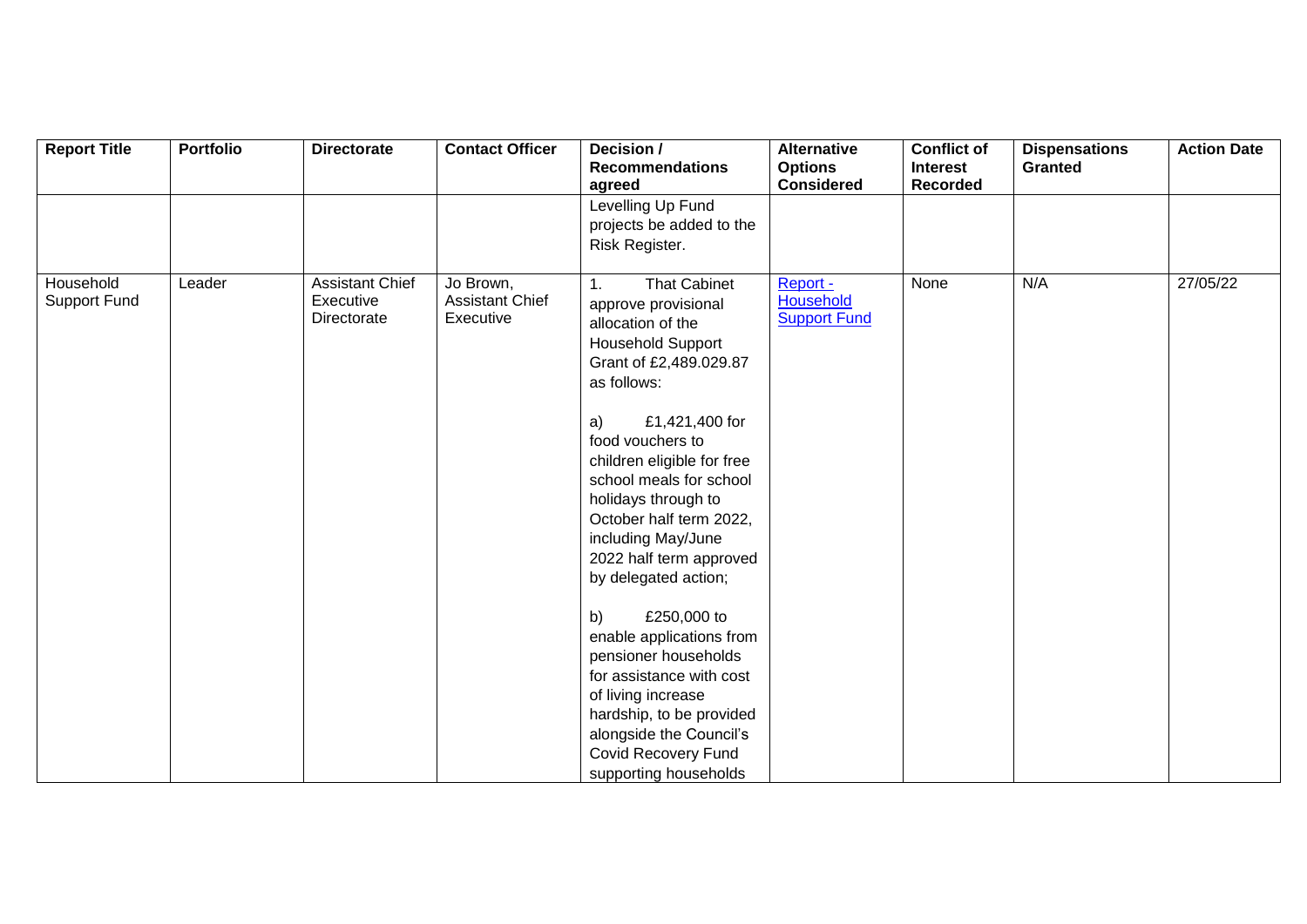| <b>Report Title</b>        | <b>Portfolio</b> | <b>Directorate</b> | <b>Contact Officer</b> | Decision /<br><b>Recommendations</b> | <b>Alternative</b><br><b>Options</b>   | <b>Conflict of</b><br><b>Interest</b> | <b>Dispensations</b><br><b>Granted</b> | <b>Action Date</b> |
|----------------------------|------------------|--------------------|------------------------|--------------------------------------|----------------------------------------|---------------------------------------|----------------------------------------|--------------------|
|                            |                  |                    |                        | agreed                               | <b>Considered</b>                      | Recorded                              |                                        |                    |
|                            |                  |                    |                        | with increasing energy               |                                        |                                       |                                        |                    |
|                            |                  |                    |                        | costs; and                           |                                        |                                       |                                        |                    |
|                            |                  |                    |                        |                                      |                                        |                                       |                                        |                    |
|                            |                  |                    |                        | The remaining<br>C)                  |                                        |                                       |                                        |                    |
|                            |                  |                    |                        | £817,629.87 to be held               |                                        |                                       |                                        |                    |
|                            |                  |                    |                        | in reserve, to allow the             |                                        |                                       |                                        |                    |
|                            |                  |                    |                        | Council to assess                    |                                        |                                       |                                        |                    |
|                            |                  |                    |                        | progress with the above              |                                        |                                       |                                        |                    |
|                            |                  |                    |                        | schemes and make                     |                                        |                                       |                                        |                    |
|                            |                  |                    |                        | further allocations in               |                                        |                                       |                                        |                    |
|                            |                  |                    |                        | accordance with the                  |                                        |                                       |                                        |                    |
|                            |                  |                    |                        | grant conditions.                    |                                        |                                       |                                        |                    |
|                            |                  |                    |                        |                                      |                                        |                                       |                                        |                    |
|                            |                  |                    |                        | 2.<br>That a further                 |                                        |                                       |                                        |                    |
|                            |                  |                    |                        | report be presented to               |                                        |                                       |                                        |                    |
|                            |                  |                    |                        | Cabinet in June to                   |                                        |                                       |                                        |                    |
|                            |                  |                    |                        | assess progress made                 |                                        |                                       |                                        |                    |
|                            |                  |                    |                        | and make allocations                 |                                        |                                       |                                        |                    |
|                            |                  |                    |                        | from the reserve fund.               |                                        |                                       |                                        |                    |
| Strategic                  | Transport and    | Regeneration       | Paul Woodcock,         | The Cabinet<br>1.                    | Report -                               | None                                  | N/A                                    | 27/05/22           |
| Management                 | Environment      | and                | SD Regeneration        | note the strategic                   | <b>Strategic</b>                       |                                       |                                        |                    |
| And                        |                  | Environment        | and Environment        | approach to the                      | <b>Management</b>                      |                                       |                                        |                    |
| Maintenance of             |                  |                    |                        | management and                       | and                                    |                                       |                                        |                    |
| Rotherham's                |                  |                    |                        | maintenance of                       | Maintenance of                         |                                       |                                        |                    |
| Highways-                  |                  |                    |                        | Rotherham's Highways;                | Rotherham's                            |                                       |                                        |                    |
| Indicative                 |                  |                    |                        |                                      | Highways -                             |                                       |                                        |                    |
| Highway Repair             |                  |                    |                        | 2.<br>That the                       | Indicative                             |                                       |                                        |                    |
| Programme For<br>2022/2023 |                  |                    |                        | decision of the Strategic            | <b>Highway Repair</b><br>Programme for |                                       |                                        |                    |
|                            |                  |                    |                        | Director of Regeneration             | 2022/2023                              |                                       |                                        |                    |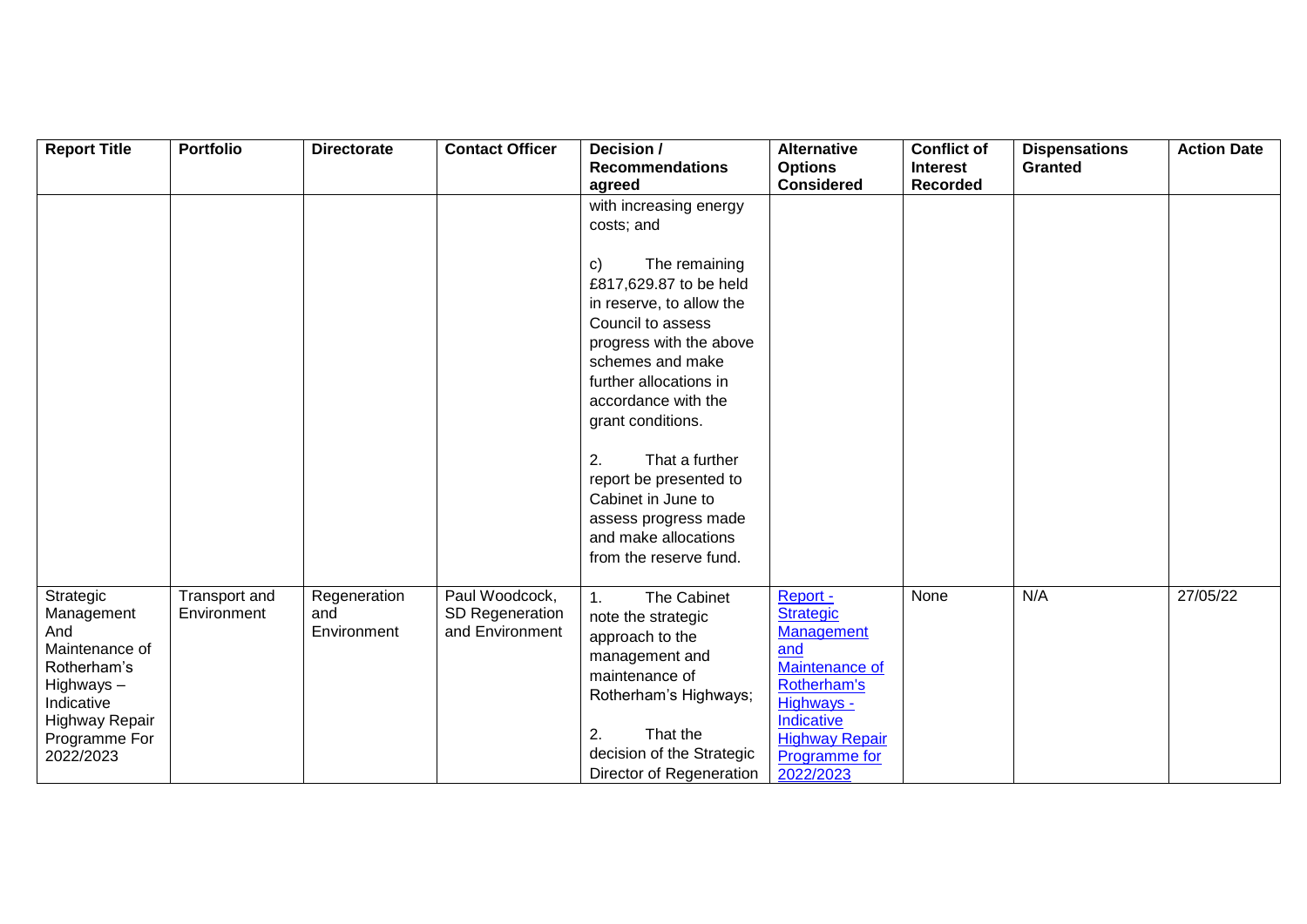| <b>Report Title</b> | Portfolio | <b>Directorate</b> | <b>Contact Officer</b> | Decision /<br><b>Recommendations</b><br>agreed | <b>Alternative</b><br><b>Options</b><br><b>Considered</b> | <b>Conflict of</b><br><b>Interest</b><br><b>Recorded</b> | <b>Dispensations</b><br><b>Granted</b> | <b>Action Date</b> |
|---------------------|-----------|--------------------|------------------------|------------------------------------------------|-----------------------------------------------------------|----------------------------------------------------------|----------------------------------------|--------------------|
|                     |           |                    |                        | and Environment to                             |                                                           |                                                          |                                        |                    |
|                     |           |                    |                        | approve the indicative                         |                                                           |                                                          |                                        |                    |
|                     |           |                    |                        | Highway Repair                                 |                                                           |                                                          |                                        |                    |
|                     |           |                    |                        | Programme for 2022/23                          |                                                           |                                                          |                                        |                    |
|                     |           |                    |                        | be noted; and                                  |                                                           |                                                          |                                        |                    |
|                     |           |                    |                        | <b>That Cabinet</b><br>3.                      |                                                           |                                                          |                                        |                    |
|                     |           |                    |                        | note any additional in                         |                                                           |                                                          |                                        |                    |
|                     |           |                    |                        | year funding to deliver                        |                                                           |                                                          |                                        |                    |
|                     |           |                    |                        | highways repairs and                           |                                                           |                                                          |                                        |                    |
|                     |           |                    |                        | that the Strategic                             |                                                           |                                                          |                                        |                    |
|                     |           |                    |                        | Director of Regeneration                       |                                                           |                                                          |                                        |                    |
|                     |           |                    |                        | and Environment may                            |                                                           |                                                          |                                        |                    |
|                     |           |                    |                        | utilise that funding in                        |                                                           |                                                          |                                        |                    |
|                     |           |                    |                        | accordance with the                            |                                                           |                                                          |                                        |                    |
|                     |           |                    |                        | strategic approach to the                      |                                                           |                                                          |                                        |                    |
|                     |           |                    |                        | Management and                                 |                                                           |                                                          |                                        |                    |
|                     |           |                    |                        | Maintenance of                                 |                                                           |                                                          |                                        |                    |
|                     |           |                    |                        | Rotherham's Highways                           |                                                           |                                                          |                                        |                    |
|                     |           |                    |                        | as laid out in the report.                     |                                                           |                                                          |                                        |                    |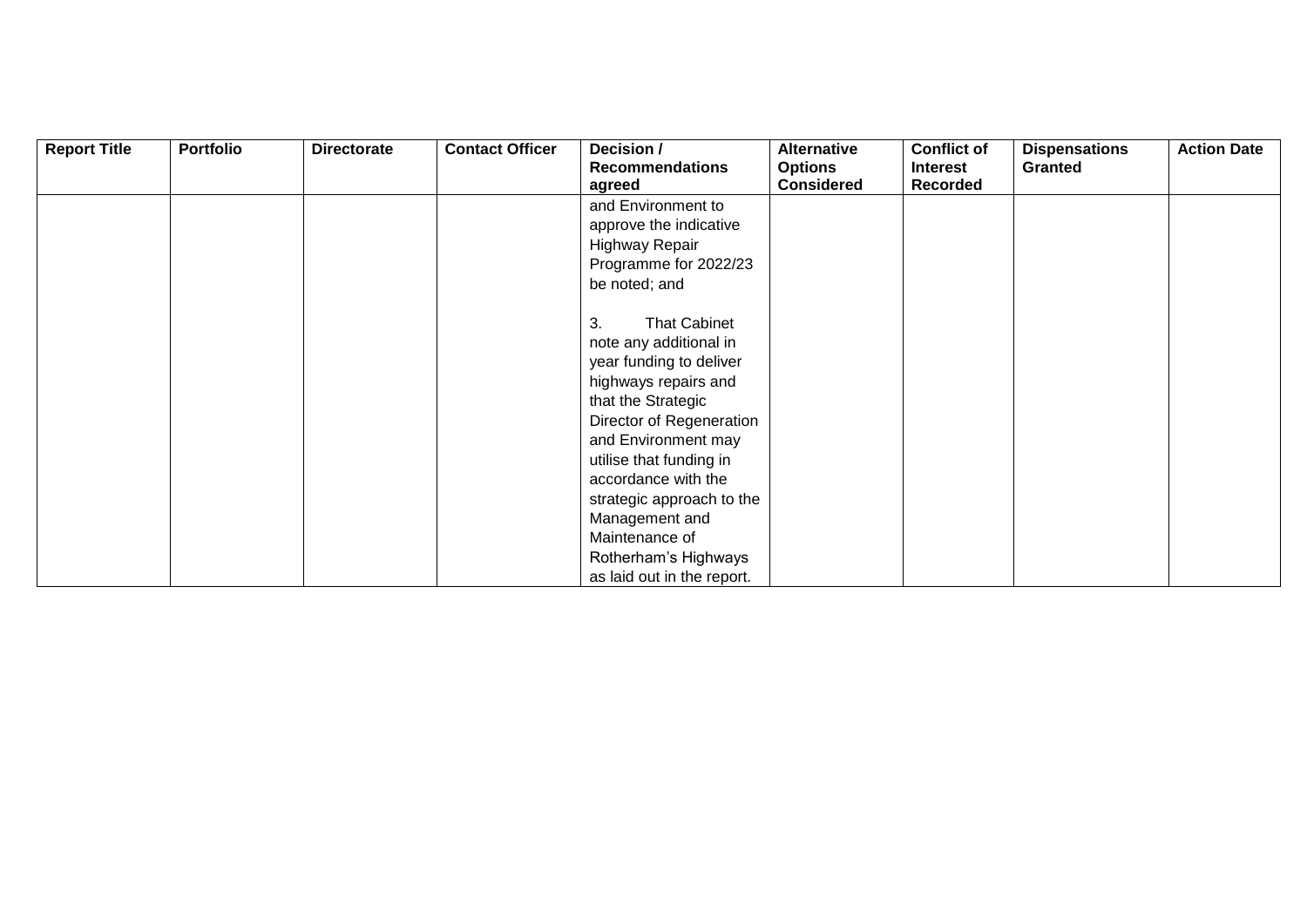**CABINET – 16 May 2022**

| <b>REQUEST FOR CALL-IN</b>                              |                 |                   |                  |
|---------------------------------------------------------|-----------------|-------------------|------------------|
| <b>Report Title:</b>                                    |                 |                   |                  |
| <b>Cabinet Portfolio:</b>                               |                 |                   |                  |
| Decision being called in for<br><b>Scrutiny:</b>        |                 |                   |                  |
| Reason for call in:                                     |                 |                   |                  |
| <b>Alternative proposal for Scrutiny</b><br>to consider |                 |                   |                  |
| Members requesting the decision<br>be called-in:        |                 | <b>PRINT NAME</b> | <b>SIGNATURE</b> |
|                                                         | 1.              |                   |                  |
|                                                         | 2.              |                   |                  |
|                                                         | 3.              |                   |                  |
|                                                         | 4.              |                   |                  |
|                                                         | $5\phantom{.0}$ |                   |                  |